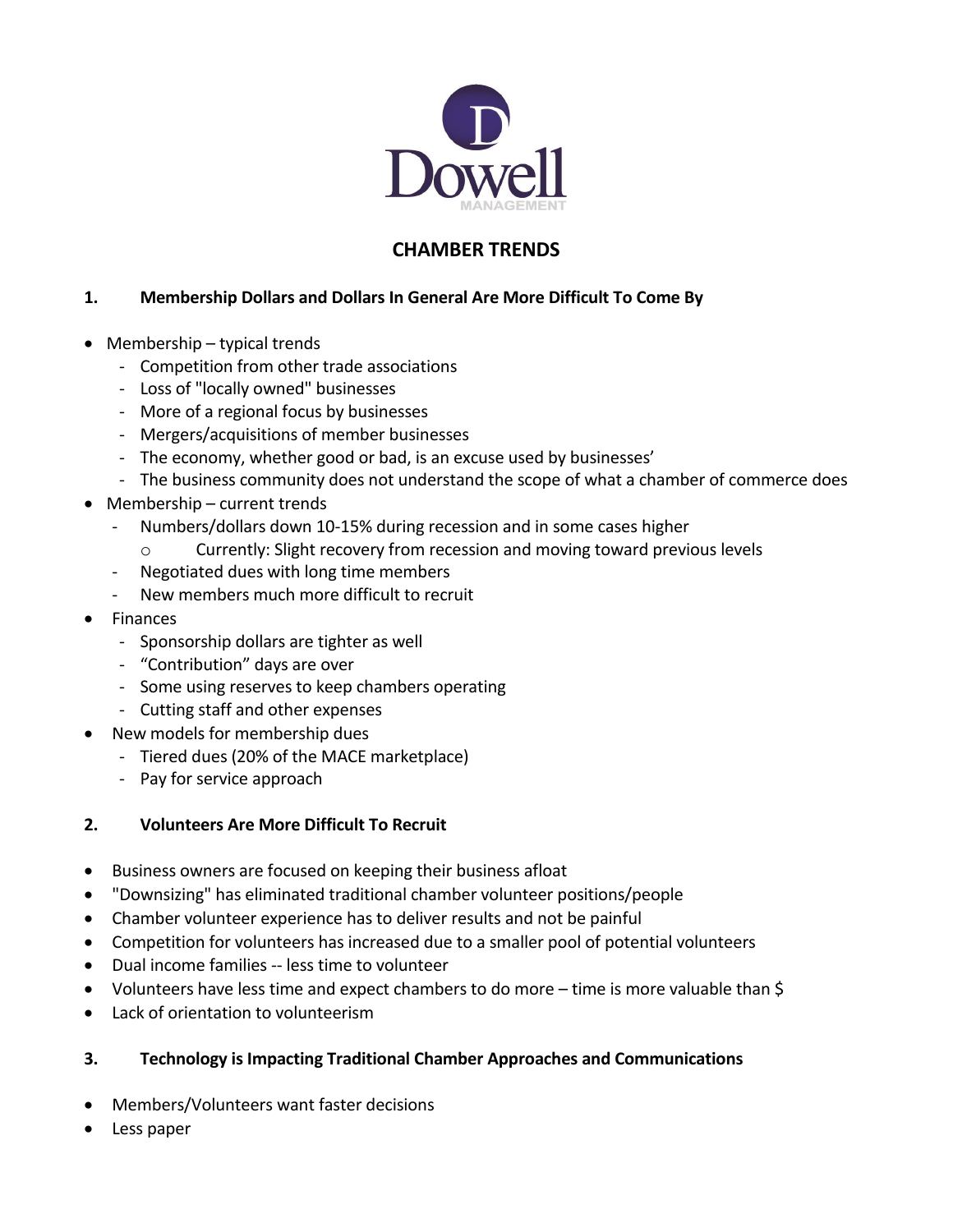- Members want chamber communications to "meet them where they're at" i.e. email, text, calls, social media
- Members want communications to be more targeted specifically to them, and to select what they receive (i.e. instead of a catch-all newsletter, specific emails about events, legislative activities, or other points of interest)
- Chamber are putting more emphasis on the branding and messaging of their particular chamber
- Member-to-member interactions, without the chamber serving as a middle man, are becoming more prevalent
- Technology is competing with chambers in many ways, especially in the networking sphere
- Calls and snail mail are once again the most valuable means of communication email open rates are dropping quickly, and many are getting lost in the shuffle
- **4. More Focus Than Ever on "Bottom Line" Benefits – "What's in it for me?"**
- Focus on value/ROI
- Quality not quantity
- Beyond networking
- Beyond retail promotions
- Legislative/political action
- Chamber related products, i.e. seminars, discount programs, affinity programs
- More free networking events

#### **5. Good News – Some Chambers Are Becoming More Powerful**

- City, school district, county, state legislative activities
- Recognized as "voice of business"
- Inexpensive way to market and promote businesses
- Expanding menu of member benefits
- Increased effort by public sector to control the private sector agenda limits effectiveness of some local Chambers
- Outside interest groups attempting to control agenda

## **6. Chamber Organizations as a Whole**

- Chambers have downsized
	- Less staff compared to the number of members than there previously used to be
- Trying to do more with less (less staff capacity, tighter budgets, etc.)

## **7. Boards of Directors**

- Less CEO's in leadership positions
- Struggle between focusing on policy governance (the Board's job) and managing the day-to-day operations (staff's job)

## **8. How Are Successful Chambers Responding?**